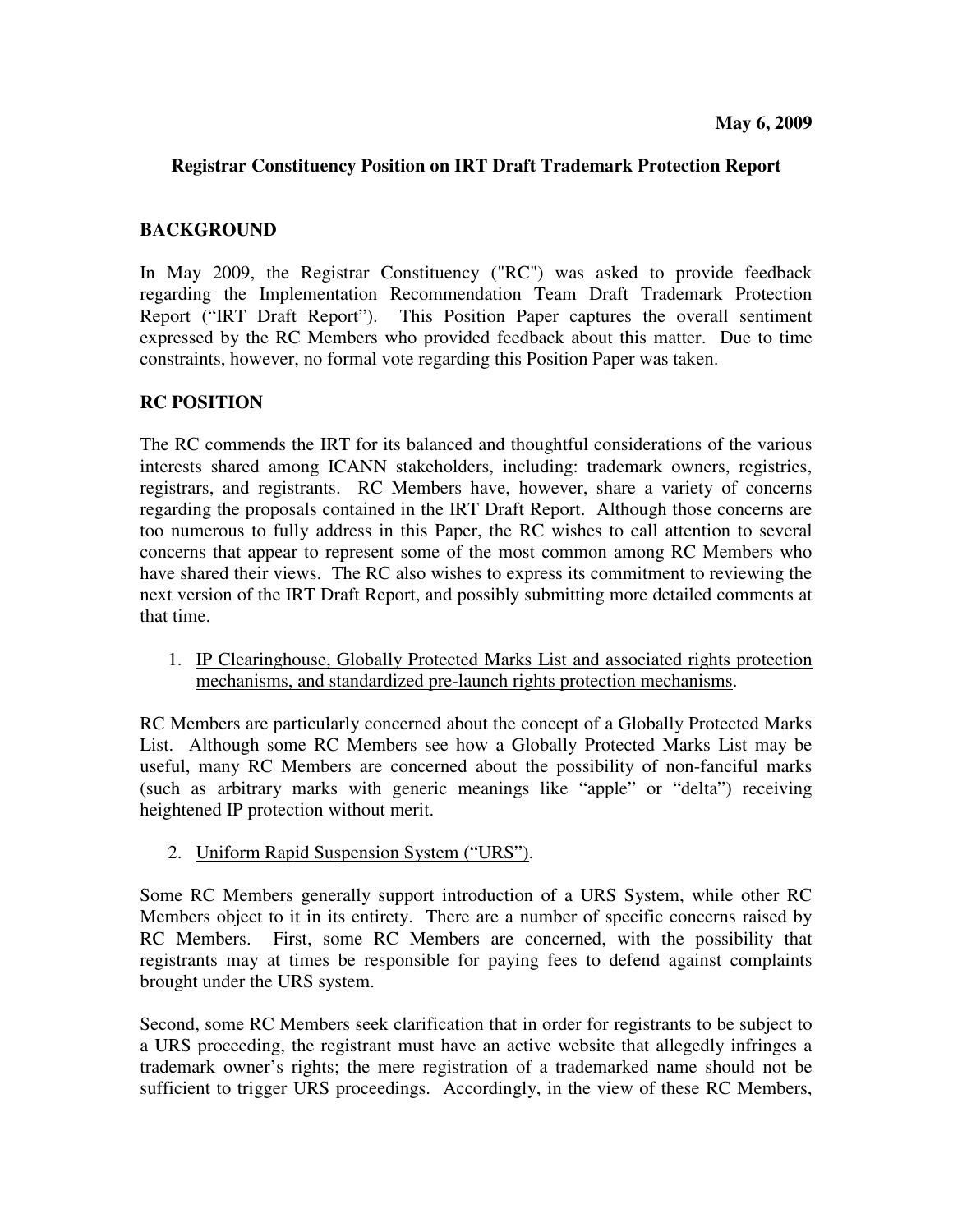the proposed URS process has relatively low barriers for its use, and additional safeguards should be considered to ensure that the URS is not used for abusive purposes.

Finally, RC Members wish to further clarify the proposal that URS evaluators must review complaints under the same standard as the UDRP, but with a much higher burden of proof. It has been pointed out that the IRT Draft Report actually changes the UDRP standard in the following way:

IRT Proposal:

". . . whether the domain name has been registered OR used in bad faith. " (emphasis added).

UDRP Standard:

". . . your domain name has been registered AND is being used in bad faith" (emphasis added).

RC Members do not believe that the IRT should change the UDRP standard, and suggest that the IRT consider the potential rammifications of this subtle change.

### 3. Post delegation dispute resolution mechanisms at the top level.

RC Members agree that this section of the IRT Draft Report deserves significant attention. In its current form, this section is overbroad and simply too ambiguous and indefinite.

### 4. WHOIS requirements for new TLDs.

Some RC Members generally support the requirement of a thick WHOIS data model, while other RC Members object to it in its entirety.

Some RC Members in favor of a thick Whois model suggest that it would provide for uniformity and consistency in the database, as well as would facilitate efficient transfers of domain names.

Some RC Members who object to the thick WHOIS data model suggest that its consideration by the IRT is merely an attempt to circumvent the standard process for WHOIS changes and the work performed by the GNSO. Accordingly, these RC Members believe that changes to or mandates concerning WHOIS should not be considered by the IRT. Others have raised concerns about privacy issues and potential misuse of thick WHOIS databases.

# **CONCLUSION**